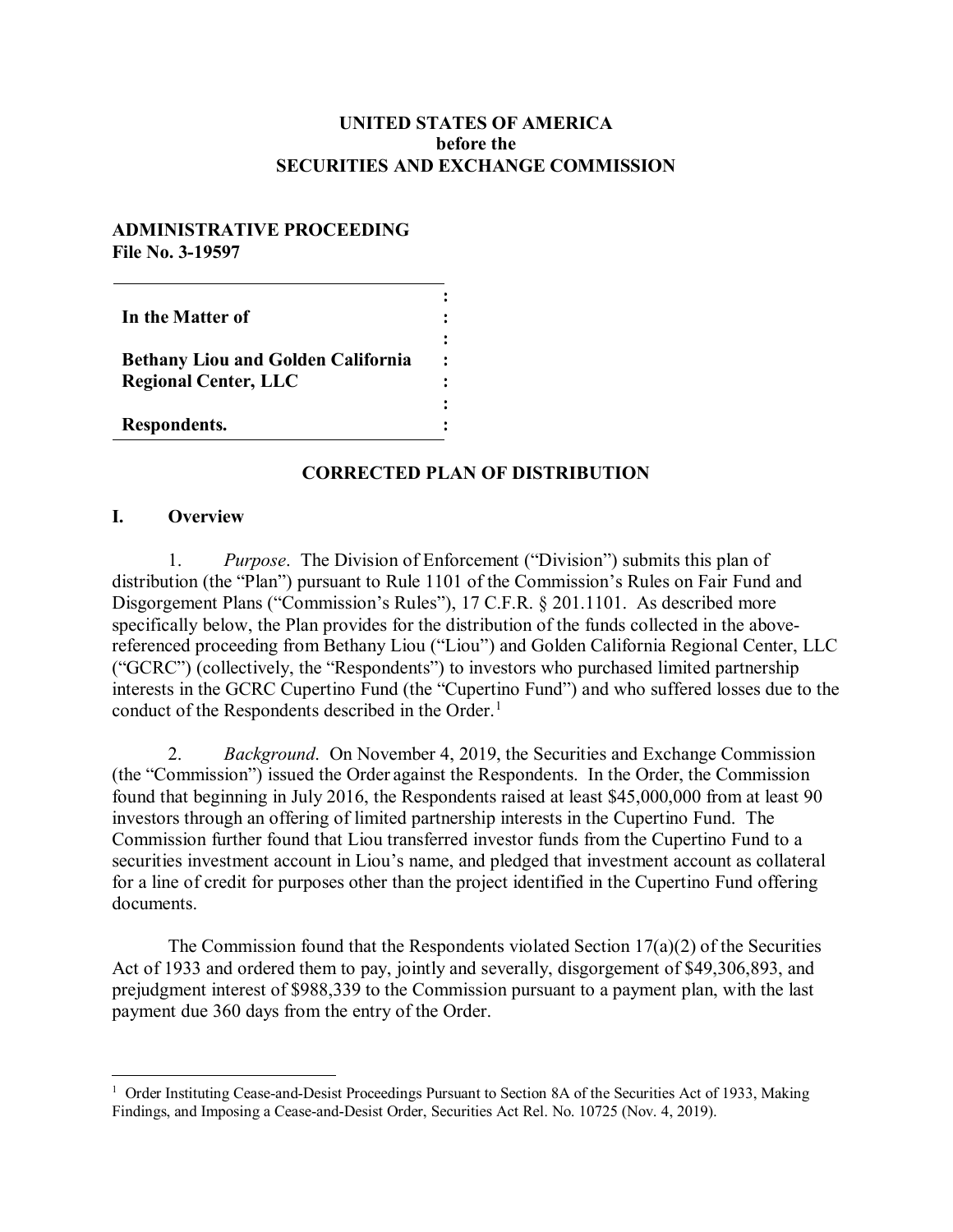A total of \$48,340,835.64 has been collected pursuant to the Order (the "Distribution Fund"). The Distribution Fund has been deposited in an interest-bearing account at the United States Treasury Department's ("Treasury") Bureau of the Fiscal Service ("BFS"). Accrued interest and earnings thereon, and any additional funds received pursuant to the Order, will be added to the Distribution Fund. BFS fees will be paid by the Distribution Fund.

This Plan provides for the distribution of the Distribution Fund, less taxes, investment fees, and fees and expenses of tax and fund administration (the "Net Available Distribution Fund") to Eligible Investors, as defined in paragraph 8.b.

3. *Jurisdiction and Control*. The assets of the Distribution Fund are subject to the continuing jurisdiction and control of the Commission. The Plan has been approved by the Commission, and the Commission retains jurisdiction over its implementation.

# **II. Administration of the Plan**

4. *Reserve.* A prudent reserve will be held back for future taxes, fees and expenses to accommodate any unexpected expenditures or distribution payments. After all distributions, taxes, fees and expenses are paid, any remaining amounts in the reserve will become part of the residual described in paragraph 23.

5. *Fund Administrator.* The Commission has appointed JND Legal Administration, as the fund administrator for the Distribution Fund ("Fund Administrator") and set the administrator's bond amount at \$48,315,833.25, in accordance with Rules 1105(a) and 1105(c) of the Commission's Rules, 17 C.F.R. §§ 201.1105(a) and 201.1105(c).<sup>2</sup> The Fund Administrator will administer the Distribution Fund and all reasonable administrative costs and expenses incurred, including the Fund Administrator's bond premium, will be paid from the Distribution Fund, first from interest and then from the corpus of the Distribution Fund.

The Fund Administrator will be responsible for, among other things: overseeing the administration of the Distribution Fund; obtaining accurate contact and payment information for the Eligible Investors (as defined below); establishing a website and staffing a call center to address inquiries; preparing communications in English and Chinese, as appropriate; preparing accountings; cooperating with the Tax Administrator in providing the information necessary to accomplish income tax and other federal and local tax rules and regulations compliance; determining and ensuring compliance, as appropriate, with all foreign jurisdiction requirements for serving notices and otherwise implementing the Plan; taking antifraud measures; performing outreach on returned and stale checks; reporting to the Commission staff and the Commission as required; and distributing money from the Distribution Fund in accordance with the Plan.

6. *Tax Administrator*. Pursuant to the Omnibus Order Directing the Appointment of Tax Administrator in Administrative Proceedings that Establish Distribution Funds governing

<sup>&</sup>lt;sup>2</sup> Order Appointing Fund Administrator and Setting Administrator Bond Amount, Exchange Act Rel. No. 88442 (Mar. 20, 2020).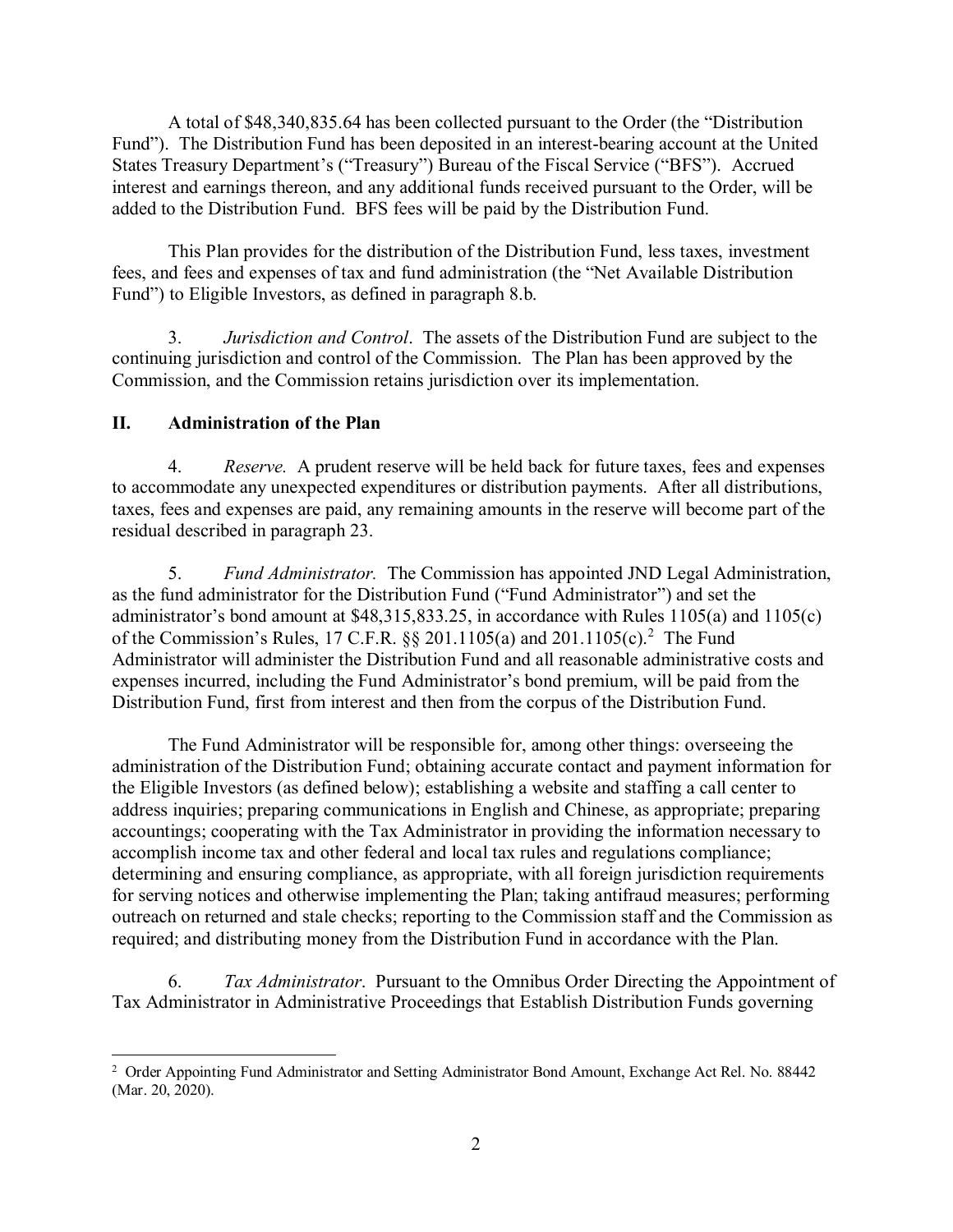calendar years  $2019-2021$ ,<sup>3</sup> the Commission appointed Miller Kaplan Arase LLP as the tax administrator (the "Tax Administrator") for the Distribution Fund.<sup>4</sup>

The Fund Administrator will cooperate with the Tax Administrator in providing information necessary to accomplish the income tax compliance and any other work of the Tax Administrator ordered by the Commission. Further, the Fund Administrator will cooperate with the Tax Administrator for purposes of timely and accurately fulfilling the information reporting and withholding obligations of the Distribution Fund in compliance with IRS regulations, including but not limited to the Foreign Account Tax Compliance Act ("FATCA").

The Tax Administrator shall prepare a description of the tax information reporting and other related tax matters, which shall be provided to the Fund Administrator for dissemination to Eligible Investors before or contemporaneously with their distribution payments.

The Tax Administrator shall be compensated for all reasonable costs and expenses from the Distribution Fund according to the terms of Tax Administrator's 2019-2021 Letter Agreement with the Commission, and tax obligations will be paid out of the Distribution Fund.

7. *Qualified Settlement Fund*. The Distribution Fund constitutes a Qualified Settlement Fund ("QSF") under Section 468B(g) of the Internal Revenue Code, 26 U.S.C. § 468B(g), and related regulations, 26 C.F.R. §§ 1.468B-1 through 1.468B-5.

- 8. *Definitions.* As used in the Plan, the following definitions apply:
	- (a) *Distribution Payment:* the payment made to each Eligible Investor in accordance with the Plan.
	- (b) *Eligible Investor:* A Potential Claimant who is not an Excluded Party and who is determined by the Fund Administrator to be eligible under the Plan for a Distribution Payment.
	- (c) *Excluded Parties:* (i) The Respondents and any assigns, heirs, spouses, parents, dependents, or controlled entities of the Respondents; (ii) a Potential Claimant whose Prior Recovery equals or is greater than their Investment Expenditure; (iii) a Potential Claimant whose Distribution Payment is less than \$25.00; and (iv) the Fund Administrator, its employees, and those persons assisting the Fund Administrator in its role as Fund Administrator.
	- (d) *Investment Expenditure:* A Potential Claimant's Investment Expenditure is the total amount paid by the Potential Claimant to GCRC in connection with the purchase of interest(s) in the Security**,** comprised of the \$500,000 investment, the administrative fee, and any funds retained by GCRC as a credit to the Potential Claimant's account. If the Potential Claimant

<sup>3</sup> Exchange Act Rel. No. 85174 (Feb. 22, 2019).

<sup>4</sup> Exchange Act Rel. No. Exchange Act Rel. No. 87644 (Dec. 2, 2019).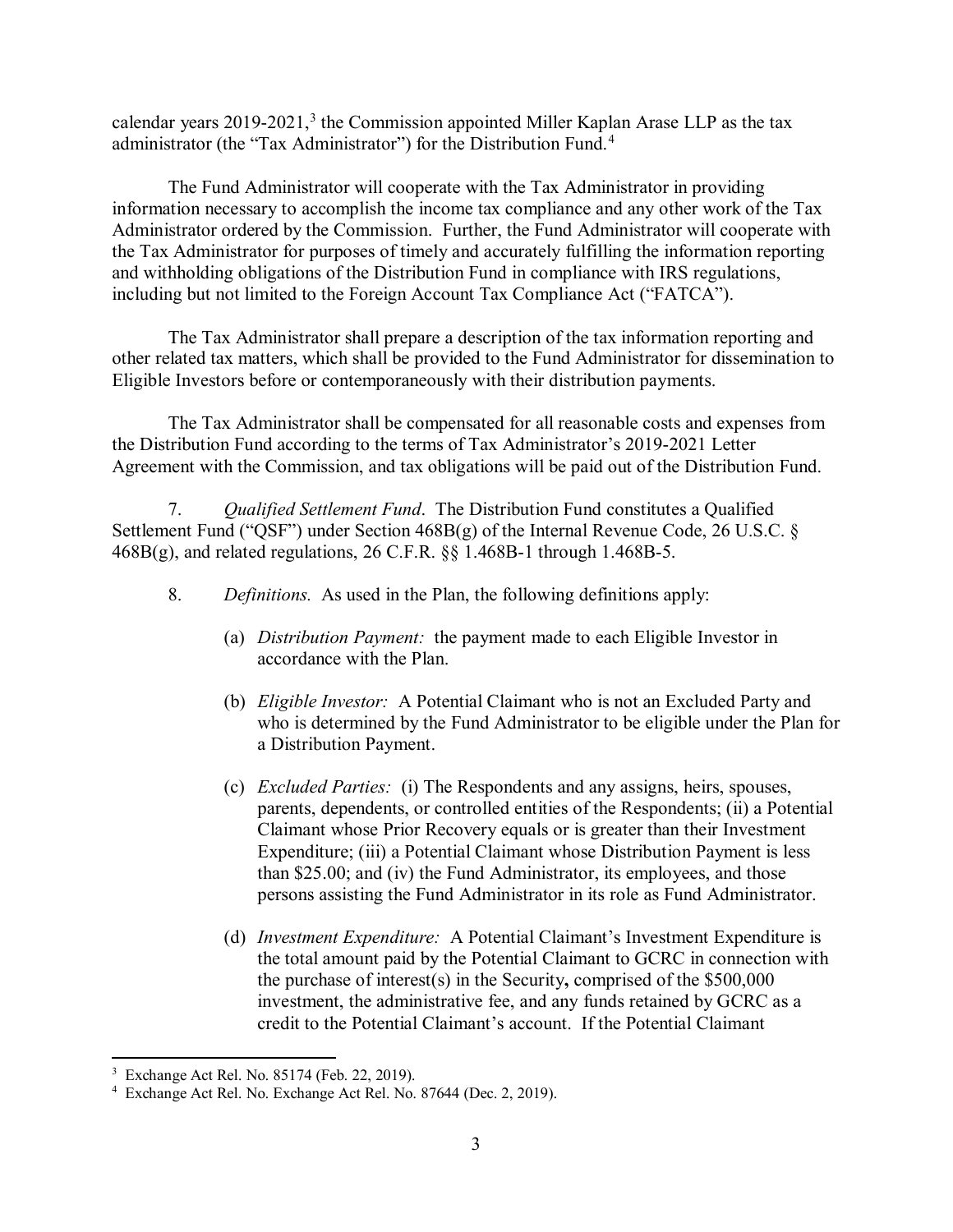purchased multiple interests in the Security, the Investment Expenditure will be the aggregate of the amount paid. Investment Expenditure does not include attorney fees or costs associated with the purchase of interest(s) not paid to GCRC or the Cupertino Fund.

- (e) *Net Loss*: a Potential Claimant's Investment Expenditure less any Prior Recovery.
- (f) *Potential Claimant*. Any individual or entity, or their lawful successors, who purchased the Security and suffered a loss as a result of the conduct described in the Order.
- (g) *Prior Recovery*: A Potential Claimant's recovery of some or all of the Investment Expenditure prior to the execution of this Plan.
- (h) *Represented Potential Claimants*: Potential Claimants who are represented by counsel and whose represented status has been disclosed to the Fund Administrator along with accurate contact information for the counsel.
- (i) *Security:* Limited partnership interests in the GCRC Cupertino Fund.

9. *No Claims Process*. Based on information obtained by the Commission staff during its investigation and otherwise, and the review and analysis of applicable records, the Commission staff has reasonably concluded that it has all records necessary to calculate harm as described in paragraph 11. As a result, the Distribution Fund is not being distributed according to a claims-made process, so procedures for making and approving claims in accordance with Rule 1101(b)(4) of the Commission's Rules, 17 C.F.R. § 201.1101(b)(4), are not applicable.

10. *Specification of Categories of Persons Potentially Eligible to Receive Proceeds from the Fund:* Potential Claimants, as defined above, are potentially eligible to receive proceeds from the Distribution Fund. Only Eligible Investors, as defined above, will receive a Distribution Payment.

11. *Methodology for Determining Distribution Payments*. This methodology is designed to compensate Eligible Investors based on their losses from purchases of the Security due to the conduct of the Respondents. Because the Net Available Distribution Fund is not sufficient to fully compensate all Eligible Investors for their respective Net Losses, the Net Available Distribution Fund will be divided *pro rata* among Eligible Investors as further described below.

- (a) The Fund Administrator will remove from the list of Potential Claimants those excluded under  $\mathcal{P}(s)$  (c)(i) and (c)(iv), creating a "Preliminary List" of Eligible Investors;
- (b) For each investor on the Preliminary List, the Fund Administrator will: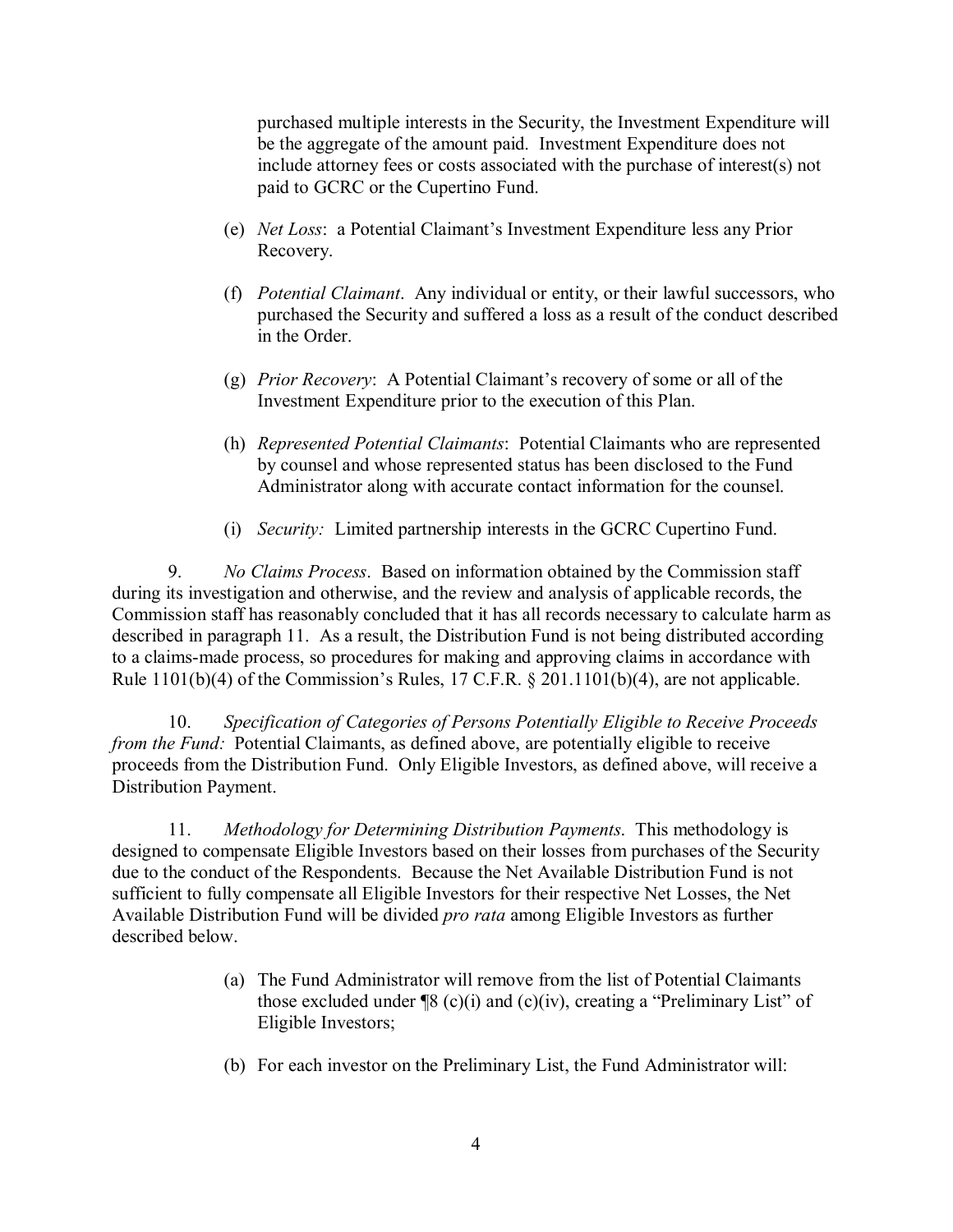- (i) Calculate their Net Loss as the difference between their Investment Expenditure and Prior Recovery;
- (ii) Remove from the Preliminary List any Potential Claimant excluded under  $\P(8(c)(ii))$ ; and
- (iii) Calculate the tentative distribution of investors remaining on the Preliminary List as the ratio of the investor's Net Loss to the sum of all investors' Net Losses multiplied by the Net Available Distribution Fund; and
- (c) Any investor on the Preliminary List with a tentative distribution of less than \$25.00 will be removed from the Preliminary List (*see* ¶8(c)(iii)) and their tentative distribution returned to the Distribution Fund. The investors remaining on the Preliminary List will be deemed Eligible Investors, and step 11(b)(iii) will be repeated to determine the Distribution Payment to each Eligible Investor.

In no event will an Eligible Investor receive from the Distribution Fund more than the Eligible Investor's Net Loss.

In the view of the Commission staff and the Fund Administrator, this methodology constitutes a fair and reasonable allocation of the Distribution Fund to compensate an investor's harm. It is anticipated that there will be one or more distributions to Eligible Investors, which will take place as described herein.

12. *Procedures for Locating and Notifying Eligible Investors.* Following the entry by the Commission of its order approving this Plan, the Fund Administrator shall:

- (a) Establish and maintain a website devoted solely to the Distribution Fund. The Distribution Fund's website, located at www.CupertinoDistributionFund.com, will be in English and Chinese and will make available a copy of the approved Plan, include a copy of the Plan Notice (described below) and related materials in downloadable form, and such other information that the Fund Administrator believes will be beneficial to investors.
- (b) Establish and maintain toll-free telephone numbers for Potential Claimants to call and speak to a live representative of the Fund Administrator, in English and Chinese, during its regular business hours or, outside of such hours, to hear prerecorded information in English and Chinese about the Distribution Fund and leave a voicemail message. As deemed appropriate by the Fund Administrator in consultation with the Commission staff, communications in additional languages will be included.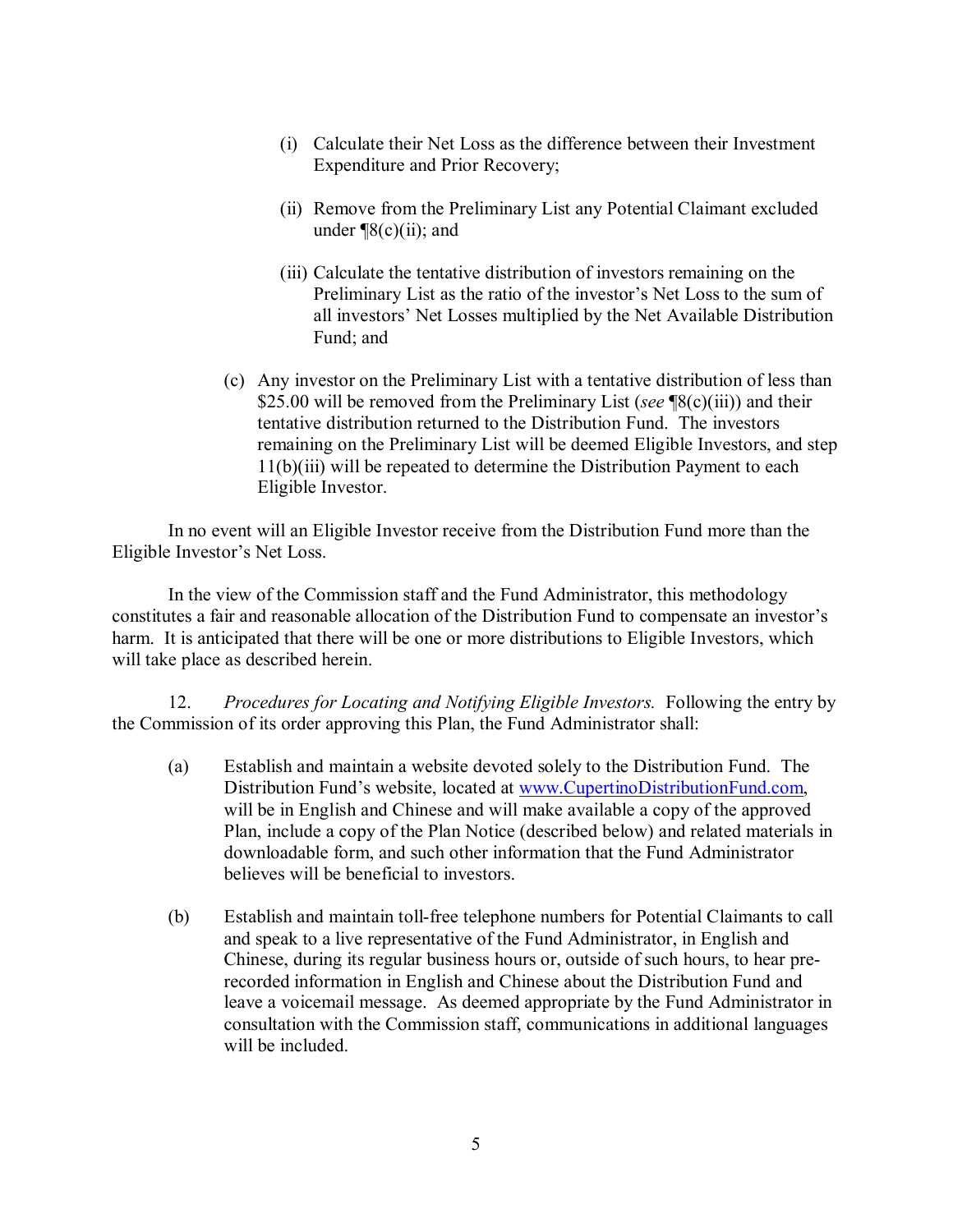- (c) Establish and maintain a traditional mailing address and an email address which will be listed on all correspondence from the Fund Administrator to Potential Claimants as well as on the Distribution Fund's website.
- (d) Establish and maintain a case specific database of all Potential Claimants based upon information provided to and obtained by the Fund Administrator, including the last known physical and email addresses. For Represented Potential Claimants, the Fund Administrator shall request from counsel the most up-to-date contact information for their clients. For other Potential Claimants, and any Represented Potential Claimants for whom counsel does not provide updated contact information, the Fund Administrator will reach out by telephone, electronic mail, and/or hard copy communication to obtain updated contact information.
- (e) Within forty-five (45) calendar days of Commission approval of the Plan, the Fund Administrator will send via email to each Potential Claimant a notice (the "Plan Notice") in English and Chinese regarding the Commission's approval of the Plan, including, as appropriate: a statement characterizing the distribution; a link to the approved Plan posted on the Commission's website and instructions for requesting a copy of the Plan; a description of the tax information reporting and other related tax matters; the procedure for the distribution as set forth in the Plan; a list setting forth each Potential Claimant's Investment Expenditure, Prior Recovery, and Net Loss and a procedure by which a Potential Claimant can object to the same; and the name and contact information for the Fund Administrator in order to provide any requested information or to contact with questions regarding the distribution. Subject to paragraph 13, below, the Plan Notice will request from Potential Claimants information necessary to complete the distribution, including payment information so that if the Potential Claimant is an Eligible Investor, the Distribution Payment can be made by wire transfer, check, or otherwise; and the completion of any necessary tax forms. The Plan Notice will provide to the Potential Claimant directions for the secure uploading and/or sending of the requested information to the Fund Administrator. If no email address has been confirmed for the Potential Claimant, the Fund Administrator will send the Plan Notice to the last known address of the Potential Claimant via overnight mail. Investors must timely provide any requested information to the Fund Administrator in order to be eligible for a distribution under the Plan.
- (f) The Fund Administrator will mail a copy of the Plan Notice via overnight mail service to any Potential Claimant whose email is returned as undeliverable.

The Fund Administrator will have available Chinese translation services, and use as appropriate, additional translation services, in connection with all contacts with investors, including the Plan Notice and the Distribution Fund's website and toll-free number, so that all communications can be as effective as practicable. Translations may be requested by contacting the Fund Administrator by mail, email, or the toll-free number.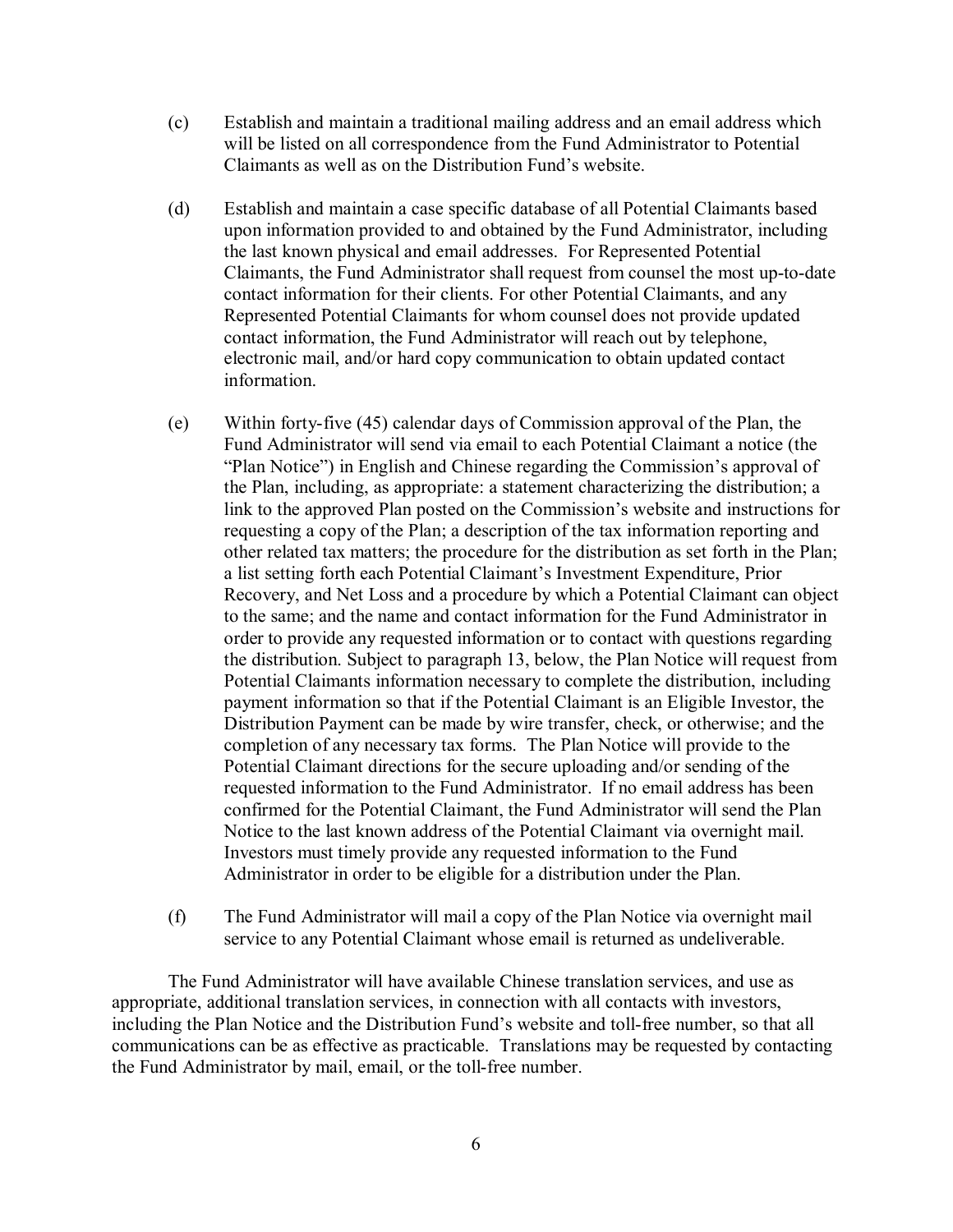The Commission staff retains the right to review and approve any material posted on the Distribution Fund's website and any scripts used in connection with communications with investors.

Prior to any mailing under the Plan, the Fund Administrator will run a National Change of Address search on any domestic address to retrieve updated U.S. addresses, and make best efforts to confirm updated addresses for foreign records, thereby ensuring updated mailing information.

13. *Preparation for Distribution*. In addition to the steps set forth in paragraph 12(e) above, the Fund Administrator will provide or make available to each Potential Claimant a copy of the Plan Notice by posting it on the Distribution Fund's website and providing it to the Potential Claimant on request. With respect to any requests in the Plan Notice for information from Represented Potential Claimants, the Fund Administrator will consult with their counsel to determine if counsel can provide, for each of their Potential Claimant clients, the requested information and will provide to counsel a way to securely upload and/or provide the information.

With respect to information submitted to the Fund Administrator, the Fund Administrator will take whatever steps it believes reasonable and necessary to verify the identity of the submitter, or on whose behalf the submission was made, as a Potential Claimant and, as applicable, an Eligible Investor.

14. *Undeliverable Mail.* If a Plan Notice and/or Distribution Payment is/are returned as undeliverable, the Fund Administrator will make the best practicable efforts to ascertain an Eligible Investor's correct address and/or payment information and will document all such efforts. If another address or other payment information is obtained, the Fund Administrator will then resend the Plan Notice to the Potential Claimant and/or Distribution Payment to the Eligible Investor's new address within thirty (30) days of receipt of the returned mail. Additional efforts by the Fund Administrator to identify new addresses for returned undeliverable mail and/or new payment information will be conducted as necessary and economically reasonable after consultation with the Commission staff. The Fund Administrator, with Commission staff approval, may engage a third-party search firm to conduct more rigorous searches for persons whose mailing is returned as undeliverable; all such costs shall be paid by the Distribution Fund. If the Plan Notice and/or Distribution Payment is returned again, and the Fund Administrator, despite best practicable efforts, is unable to find an Eligible Investor's correct address, the Fund Administrator, in its discretion, may remove such Eligible Investor from the distribution and the allocated Distribution Payment will remain in the Distribution Fund for distribution, if practicable, to the remaining Eligible Investors.

Any Eligible Investor who relocates or otherwise changes contact information after receipt of the Plan Notice must promptly communicate any change in address or contact information to the Fund Administrator.

15. *Distribution Timing.* The Fund Administrator will use its best efforts to start the distribution within ninety (90) days of the Plan's approval.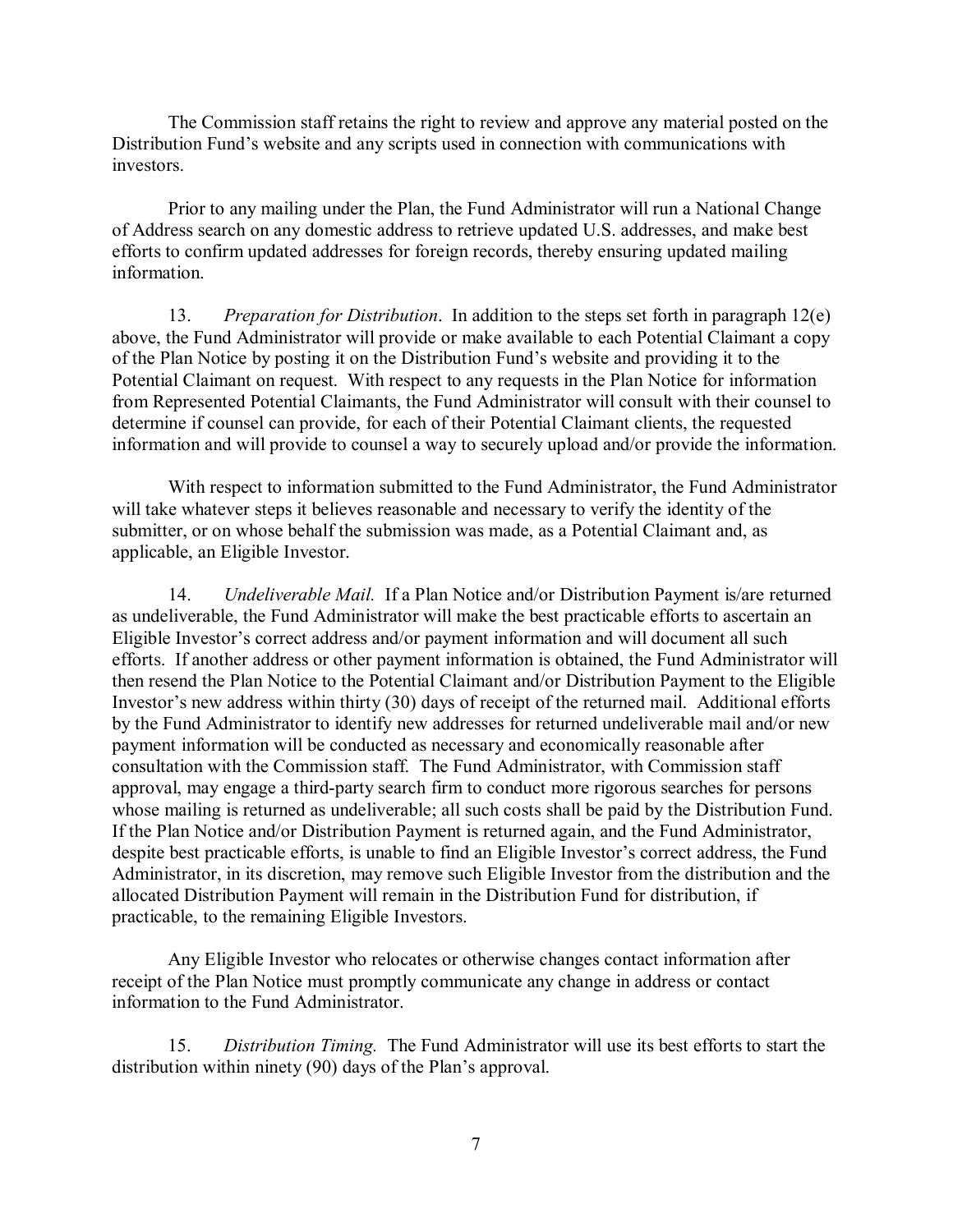16. *Escrow Bank and Reissues*. The Fund Administrator shall establish with the escrow bank ("Bank") an escrow account pursuant to an escrow agreement (the "Escrow Agreement") to be provided by Commission staff, in the name of and bearing the Employer Identification Number of the QSF (the "Escrow Account"). The Fund Administrator shall also establish with the Bank a separate deposit account (the "Deposit Account") (e.g. controlled distribution account, managed distribution account, linked checking and investment account) for the purpose of funding distribution payments to be distributed to Eligible Investors by the Fund Administrator pursuant to the Plan. The name of each account shall be in the following form: Cupertino SEC Distribution Fund (EIN XX-XXXXXXX), as custodian for the benefit of investors allocated a distribution pursuant to the Plan in *In the Matter of Bethany Liou*, *et al*., Administrative Proceeding File No. 3-19597.

During the term of the Escrow Agreement, if invested, the Escrow Account shall be invested and reinvested in short-term U.S. Treasury securities backed by the full faith and credit of the United States Government or an agency thereof, of a type and term necessary to meet the cash liquidity requirements for payments to Eligible Investors, tax obligations, and/or fees of the Tax Administrator and/or Fund Administrator, including investment or reinvestment in a bank account insured by the Federal Deposit Insurance Corporation ("FDIC") up to the guaranteed FDIC limit, or in money market mutual funds registered under the Investment Company Act of 1940 that invest 100% of their assets in direct obligations of the United States Government.

The Fund Administrator shall provide duplicate original bank and/or investment statements on any accounts established by the Fund Administrator to the Tax Administrator on a monthly basis and shall assist the Tax Administrator in obtaining mid-cycle statements, as necessary.

The Fund Administrator shall deposit or invest funds in the Escrow and Deposit Accounts so as to result in the maximum reasonable net return, taking into account the safety of such deposits or investments. In consultation with Commission staff, the Fund Administrator shall work with the Bank on an ongoing basis to determine an allocation of funds between the Escrow and the Deposit Accounts.

If payment instructions have been provided and verified by the Fund Administrator, Distribution Payments to Eligible Investors will be made by wire transfer. For any wire transfer, the exact amount necessary to make a payment shall be transferred from the Escrow Account directly to the payee bank account in accordance with written instruction provided to the Escrow Bank by the Fund Administrator. In the event that a wire transfer to an Eligible Investor is unsuccessful, the Eligible Investor has not provided sufficient information to the Fund Administrator, or the Fund Administrator has not been able to verify the provided wire transfer information to its satisfaction, the Distribution Payment will be made by check and sent by overnight mail to the Eligible Investor. In consultation with the Commission staff and subject to the controls set forth herein, the Fund Administrator shall have the discretion to make a payment by electronic transfer other than wire transfer if appropriate under the circumstances.

All Distribution Fund checks presented for payment will be subject to "positive pay" controls before being honored by the Bank, and all checks issued to Eligible Investors by the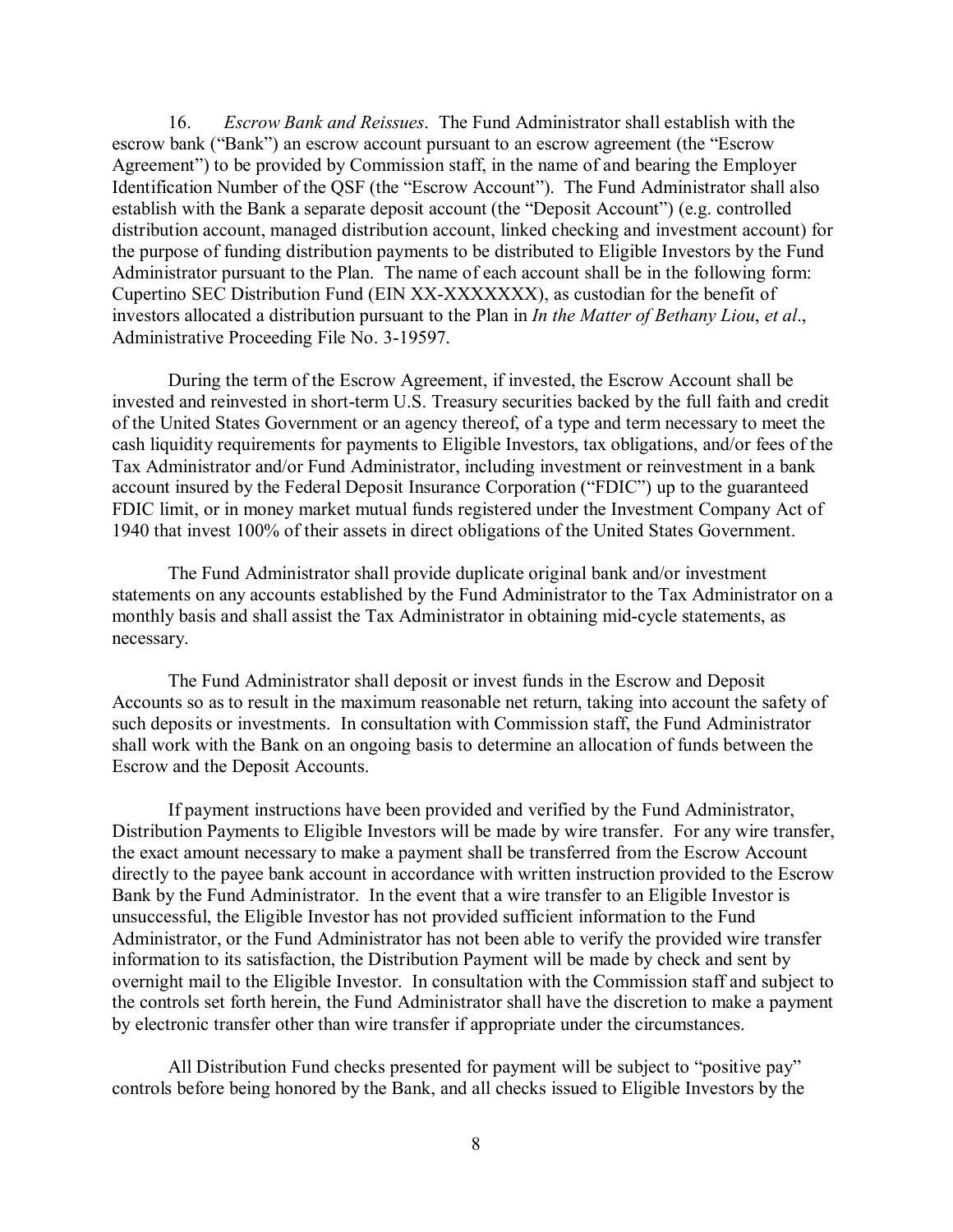Fund Administrator shall bear a stale date of one hundred twenty (120) days. Checks that are not negotiated within this one hundred twenty (120) day period shall be voided and the issuing financial institution shall be instructed to stop payment on those checks. Such Eligible Investor's claim is extinguished as of the stale date and the funds will remain in the Distribution Fund. If a check reissue has been requested before the stale date, such request will be honored and the check reissue will bear a stale date of sixty (60) days. Checks that are not negotiated within this sixty (60) day period shall be voided and the issuing financial institution shall be instructed to stop payment on those checks. Such Eligible Investor's claim is extinguished as of the stale date and the funds will remain in the Distribution Fund. A check reissue request should be made within one hundred twenty (120) days from the original check issuance date.

17. *Payment to Eligible Investors.* The Fund Administrator will compile the payee information, including the names, addresses, and Distribution Payments of all Eligible Investors ("Payee List") and prepare a payment file in a Commission-approved format along with a reasonable assurances letter for submission to Commission staff. Pursuant to Rule 1101(b)(6) of the Commission's Rules, 17 C.F.R. § 201.1101(b)(6), Commission staff will seek to obtain an order from the Commission to disburse the Net Available Distribution Fund.

All disbursements will be made pursuant to a Commission order. Upon issuance of an order to disburse by the Commission, Commission staff will direct the transfer of funds to the Escrow Account. The Fund Administrator shall then use its best efforts to commence mailing Distribution Payment checks or effect electronic payments to Eligible Investors within fifteen (15) business days of the release of the funds into the Escrow Account. All efforts will be coordinated to limit the time between the Escrow Account's receipt of the funds and the issuance of Distribution Payments.

Distribution checks, electronic payments, and/or accompanying communications will clearly indicate (a) that the money is being distributed from a Distribution Fund established to compensate investors for harm suffered as a result of securities law violations; (b) that the tax treatment of the distribution is the responsibility of each Eligible Investor and that the Eligible Investor should consult its tax advisor for advice regarding the tax treatment of the distribution; (c) the contact information for the Fund Administrator for questions regarding the distribution payment; and (d) that checks will be void after one hundred twenty (120) days and cannot be reissued after one hundred twenty (120) days from the date of the original check.

The Fund Administrator will work with the Bank and maintain information about payment status, including unsuccessful electronic payments, uncashed checks, returned payments, any returned items due to non-delivery, insufficient addresses, and/or other deficiencies. The Fund Administrator is responsible for researching and reconciling errors and reissuing payments when possible and for maintaining a record of such efforts. The Fund Administrator is also responsible for accounting for all payments. The amount of all uncashed payments will continue to be held in the Distribution Fund.

18. *Additional Distributions*. The Fund Administrator may make one or more distributions to Eligible Investors pursuant to the Plan. With respect to distributions after the initial distribution, and unless otherwise determined by the Fund Administrator in consultation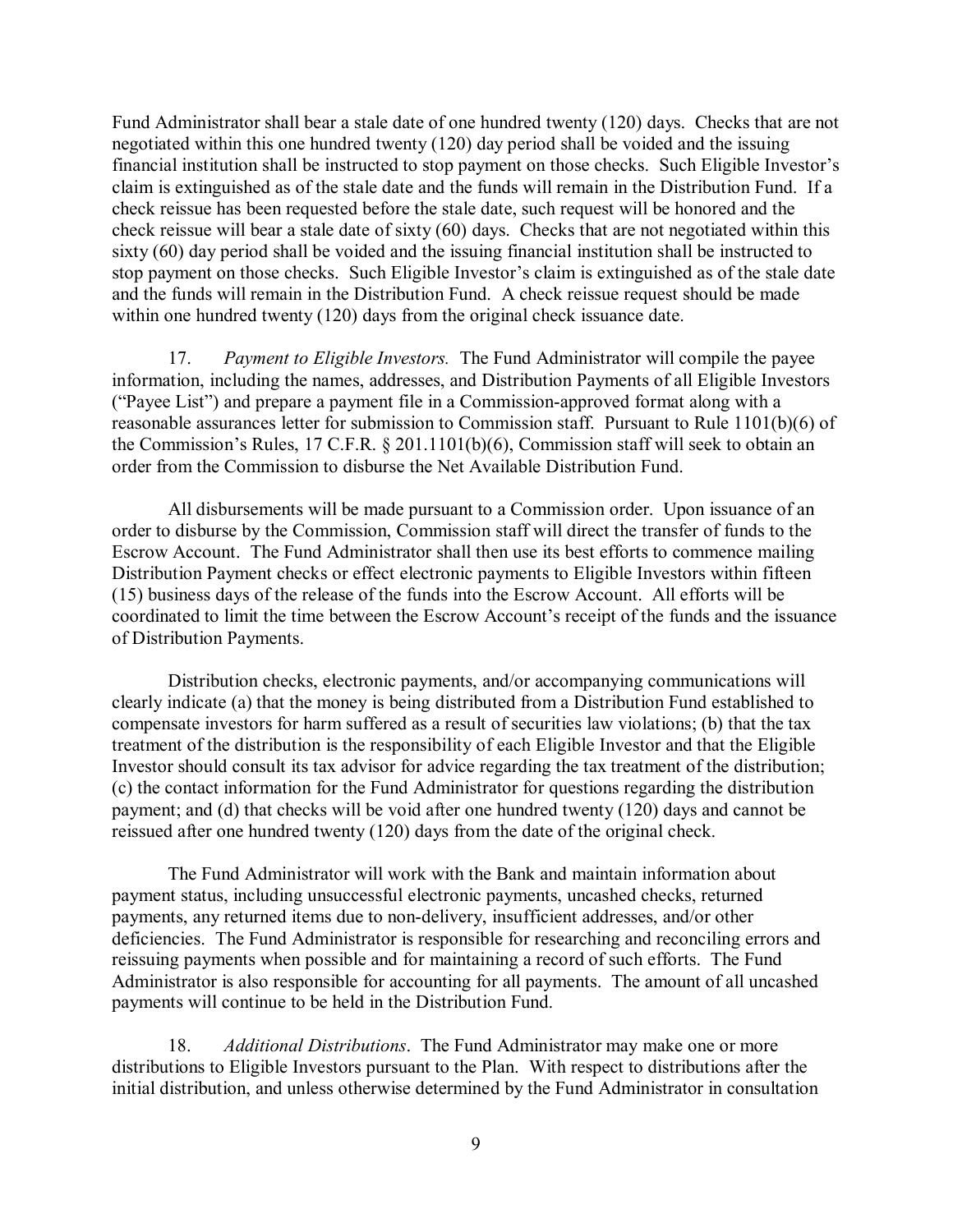with the Commission staff, each distribution will be limited to those Eligible Investors that received electronic payments or negotiated the distribution checks issued in the immediately preceding distribution.

19. *Outreach Efforts*. Subject to paragraph 14, above, regarding undeliverable mail, the Fund Administrator will make reasonable efforts to contact Eligible Investors to follow-up on the status of uncashed distribution checks or returned electronic payments and take appropriate action to follow-up on the status of uncashed checks at the request of Commission staff. The Fund Administrator may reissue such checks or payments, subject to the time limits detailed herein.

20. *Accountings*. Pursuant to Rule 1105(f) of the Commission's Rules, 17 C.F.R. § 201.1105(f), the Fund Administrator will file an accounting with the Commission during the first ten (10) days of each calendar quarter on a standardized form provided by the Commission staff. The accounting shall detail all monies earned or received and all monies spent in connection with the administration of the Plan. Once all payments are disbursed to Eligible Investors pursuant to the procedures described above, and all taxes, fees, and expenses have been paid, the Fund Administrator will submit a final accounting for approval by the Commission, on a standardized form provided by the Commission staff, prior to the discharge of the Fund Administrator and cancellation of the Fund Administrator's bond.

21. *Amendments and Procedural Deadline Extensions.* The Fund Administrator shall take reasonable and appropriate steps to distribute the Net Available Distribution Fund in accordance with the general purposes of this Plan. The Fund Administrator will inform Commission staff of any changes needed to the Plan. If upon consultation with Commission staff, a change is determined to be material, Commission approval is required prior to implementation by amending the Plan. Immaterial changes may be made by the Fund Administrator with approval of the Commission staff. For good cause shown, and with the agreement of the Commission staff, the Fund Administrator may extend any of the procedural deadlines set forth in this Plan.

22. *Procedures to Request Plan Notice*. Any person who does not receive a Plan Notice as described in paragraph 12(e), but who is aware of this Plan (e.g., through other Potential Claimants or on www.sec.gov) and believes they should be included as an Eligible Investor, should contact the Fund Administrator within sixty (60) days of the approval of the Plan to establish that they are a Potential Claimant. The Fund Administrator may send the person a Plan Notice within thirty (30) days of receiving the person's documentation, if the Fund Administrator determines that the person should have received a Plan Notice, as provided in paragraph 12(e).

23. *Residual and Disposition of Undistributed Funds.* A residual account within the Distribution Fund will be established for any amounts remaining after distribution of the Distributable Amount to Eligible Investors has occurred (the "Residual"). The Residual may include, but is not limited to, funds reserved for future taxes and related expenses, annual bond fee premiums, administrative expenses, distributions from checks that have not been cashed or payments not received, from checks that were not delivered or from funds returned to the